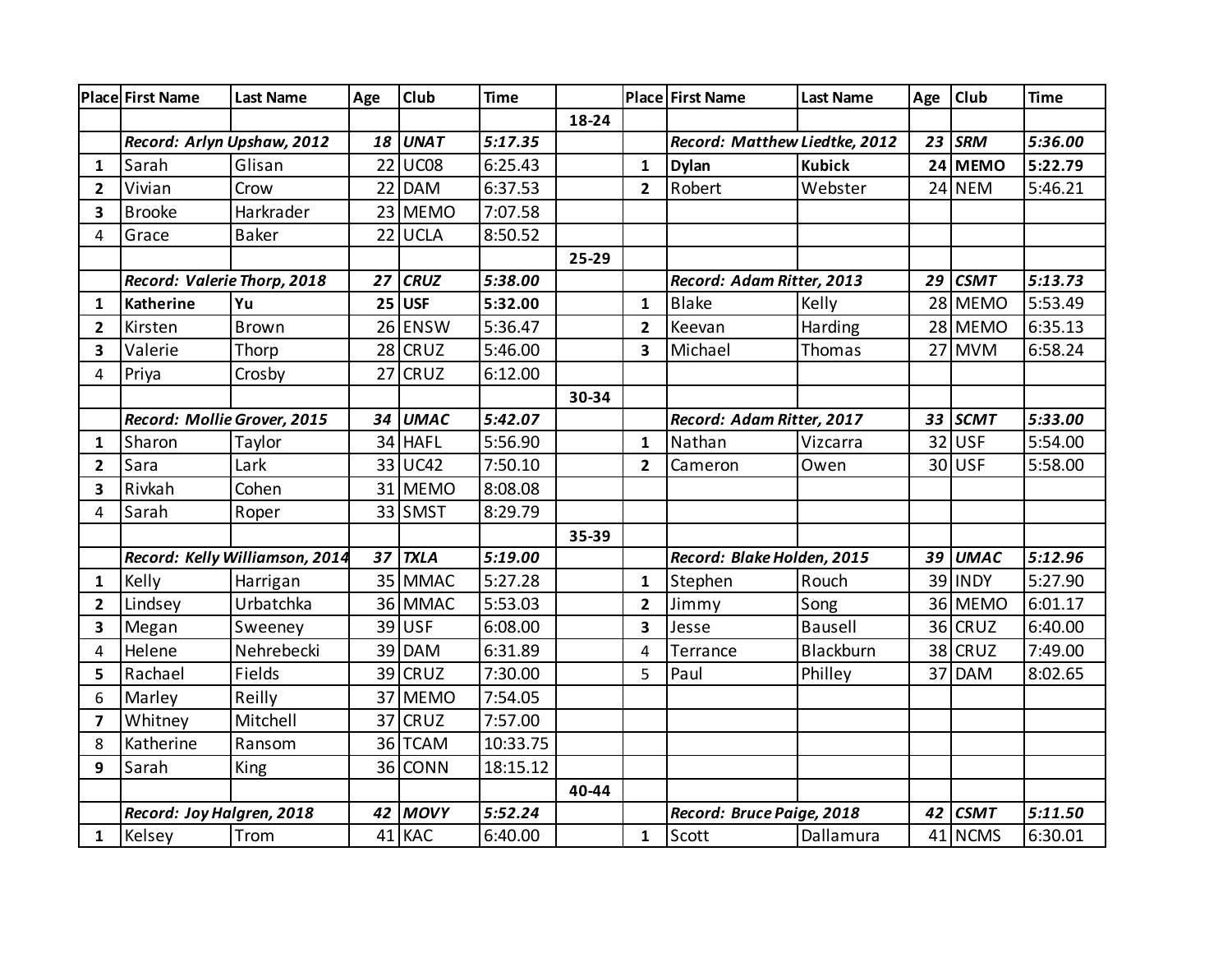| $\mathbf{2}$            | Kelly          | Schley                        |    | 40 MEMO     | 7:40.03  |       |                         |                               |                 |    |             |         |
|-------------------------|----------------|-------------------------------|----|-------------|----------|-------|-------------------------|-------------------------------|-----------------|----|-------------|---------|
| 3                       | Sarah          | Stretch                       |    | 40 MEMO     | 7:46.37  |       |                         |                               |                 |    |             |         |
| $\overline{4}$          | Sarah          | Lindahl                       |    | 43 MEMO     | 7:51.41  |       |                         |                               |                 |    |             |         |
| 5                       | Cath           | Old                           |    | 42 NCMS     | 8:07.04  |       |                         |                               |                 |    |             |         |
| 6                       | Thea           | Egelhofer                     |    | $41$ CRUZ   | 8:17.00  |       |                         |                               |                 |    |             |         |
| $\overline{\mathbf{z}}$ | Jennifer       | Kesterson                     |    | 41 TCAM     | 9:39.79  |       |                         |                               |                 |    |             |         |
| 8                       | Qi             | Han                           |    | $41$ NON    | 14:34.19 |       |                         |                               |                 |    |             |         |
|                         |                |                               |    |             |          | 45-49 |                         |                               |                 |    |             |         |
|                         |                | Record: Kathy Gallagher, 2012 |    | 48 ARIZ     | 5:55.51  |       |                         | Record: Chris Stevenson, 2012 |                 | 48 | <b>VMST</b> | 4:52.16 |
| 1                       | Erika          | <b>Braun</b>                  | 47 | <b>NCMS</b> | 5:59.80  |       | $\mathbf{1}$            | Ahren                         | Lehnert         |    | 46 MEMO     | 7:15.06 |
| $\overline{2}$          | Jen            | Coleman                       |    | 48 AHSM     | 6:27.09  |       | $\overline{2}$          | Dan                           | Clifford        |    | 49 MEMO     | 8:17.04 |
| 3                       | Marfa          | Weathers                      |    | 48 AHSM     | 6:52.26  |       | $\overline{\mathbf{3}}$ | Caesar                        | Bernardo        | 48 | OREG        | 8:36.00 |
| 4                       | Heather        | Lugassy                       |    | 49 TAM      | 7:19.42  |       | 4                       | Minh                          | Ngo             |    | 48 MEMO     | 9:25.04 |
| 5                       | <b>Bridget</b> | Lyons                         | 49 | <b>CRUZ</b> | 7:23.00  |       |                         |                               |                 |    |             |         |
| 6                       | Jenifer        | Noga                          | 49 | <b>UAR</b>  | 7:28.07  |       |                         |                               |                 |    |             |         |
| 7                       | Lisa           | Hagstrom                      |    | 49 LNRS     | 7:38.87  |       |                         |                               |                 |    |             |         |
| 8                       | Erika          | Shern                         |    | 48 NBA      | 7:47.53  |       |                         |                               |                 |    |             |         |
| 9                       | Patricia       | Knowles                       | 48 | <b>CRUZ</b> | 8:25.00  |       |                         |                               |                 |    |             |         |
| 10                      | Marisa         | Price                         | 46 | <b>CGM</b>  | 8:28.65  |       |                         |                               |                 |    |             |         |
| 11                      | Alicia         | Choury                        |    | 47 MEMO     | 8:57.39  |       |                         |                               |                 |    |             |         |
| 12                      | Patti          | Philpott                      |    | 49 TCAM     | 9:02.69  |       |                         |                               |                 |    |             |         |
|                         |                |                               |    |             |          | 50-54 |                         |                               |                 |    |             |         |
|                         |                | Record: Courtney Zena, 2013   |    | 54 BWAQ     | 5:54.83  |       |                         | Record: Mike Shaffer, 2016    |                 | 51 | <b>VCM</b>  | 5:18.26 |
| $\mathbf{1}$            | Kelly          | Oliner                        |    | 52 UC09     | 6:43.11  |       | $\mathbf{1}$            | Patrick                       | <b>Brundage</b> | 52 | <b>VMST</b> | 5:54.23 |
| $\mathbf{2}$            | Amy            | Radovan                       |    | $51$ CRUZ   | 6:50.00  |       | $\overline{2}$          | David                         | Lederman        | 53 | <b>CRUZ</b> | 5:55.00 |
| 3                       | Vicki          | Shu                           |    | 51 MEMO     | 7:02.77  |       | $\overline{\mathbf{3}}$ | Mark                          | Schactman       | 53 | UC09        | 6:25.09 |
| 4                       | Detra          | Cleven                        |    | 51 KAC      | 7:25.04  |       | $\overline{4}$          | Andrew                        | Radovan         | 51 | <b>CRUZ</b> | 7:18.00 |
| 5                       | Marta          | Bechhoefer                    |    | $52$ CRUZ   | 7:33.00  |       | 5                       | Long                          | Wu              |    | 54 MEMO     | 7:51.47 |
| 6                       | Cynthia        | Hertzer                       |    | $50$ CRUZ   | 7:34.00  |       | 6                       | Jeffrey                       | Foster          |    | 53 MEMO     | 7:58.04 |
| $\overline{7}$          | Clare          | <b>Burger</b>                 |    | 52 MEMO     | 7:39.64  |       |                         |                               |                 |    |             |         |
| 8                       | Christina      | Cavalli                       |    | 51 MEMO     | 7:46.16  |       |                         |                               |                 |    |             |         |
| 9                       | Kelley         | Keating                       |    | 52 DLMA     | 7:50.00  |       |                         |                               |                 |    |             |         |
| 10                      | Jennifer       | Hill                          |    | 52 INDY     | 7:54.61  |       |                         |                               |                 |    |             |         |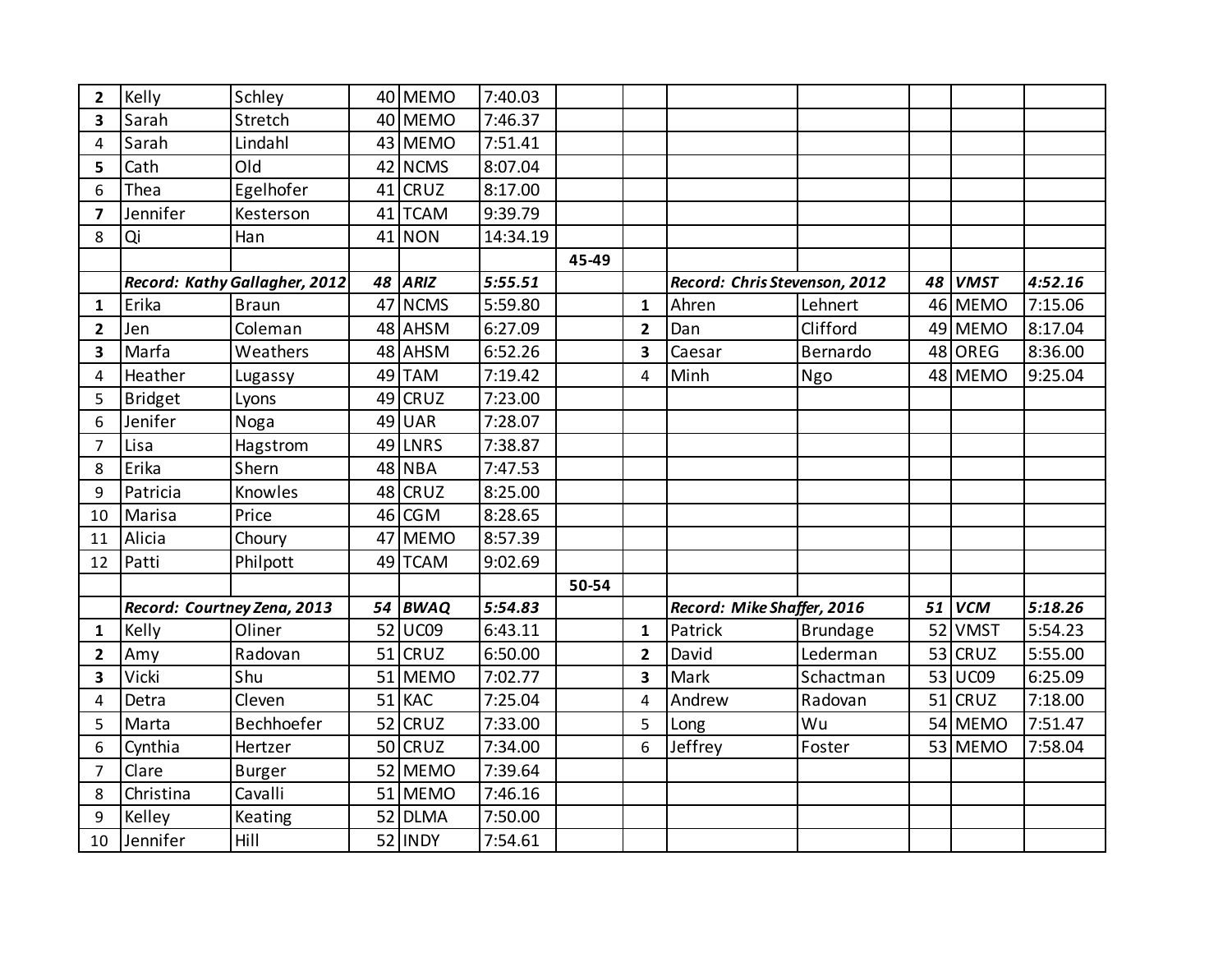| 11             | Loralie                  | Langman                       |    | 52 MINN     | 7:58.31  |       |                         |                               |          |    |             |          |
|----------------|--------------------------|-------------------------------|----|-------------|----------|-------|-------------------------|-------------------------------|----------|----|-------------|----------|
| 12             | Myriam                   | Zech                          |    | 51 MEMO     | 7:59.50  |       |                         |                               |          |    |             |          |
| 13             | JayneAnne                | <b>Bond</b>                   |    | 54 MOST     | 8:05.55  |       |                         |                               |          |    |             |          |
| 14             | Michelle                 | Ignoffo                       |    | 50 CRUZ     | 8:38.00  |       |                         |                               |          |    |             |          |
| 15             | Crystal                  | Orbregon                      |    | 50 CRUZ     | 8:40.00  |       |                         |                               |          |    |             |          |
| 16             | Christina                | Robinson                      |    | 54 LNRS     | 8:45.62  |       |                         |                               |          |    |             |          |
| 17             | Darcilla                 | Scanlin                       |    | 53 TCAM     | 9:13.11  |       |                         |                               |          |    |             |          |
| 18             | Saundra                  | Schnepf                       |    | 54 MMAC     | 9:29.46  |       |                         |                               |          |    |             |          |
| 19             | Zsuzsanna                | Laszlo                        |    | 51 MEMO     | 9:36.61  |       |                         |                               |          |    |             |          |
| 20             | Jennifer                 | Eisley                        |    | 54 SMAC     | 10:02.88 |       |                         |                               |          |    |             |          |
| 21             | Miranda                  | Allen-Brower                  |    | 52 CRUZ     | 10:50.00 |       |                         |                               |          |    |             |          |
|                |                          |                               |    |             |          | 55-59 |                         |                               |          |    |             |          |
|                | Suzanne Heim-Bowen, 2017 |                               |    | 59 WCM      | 5:46.70  |       |                         | Record: Ted Soltys, 2018      |          |    | 58 IM       | 5:16.82  |
| $\mathbf{1}$   | Marcia                   | Cleveland                     |    | $55$  IM    | 6:21.11  |       | $\mathbf{1}$            | Kris                          | Calvin   | 57 | OREG        | 5:56.73  |
| $\overline{2}$ | Jane                     | Russell                       |    | 56 DAM      | 7:00.62  |       | $\overline{\mathbf{2}}$ | David                         | DeCosse  | 58 | <b>CRUZ</b> | 6:12.00  |
| 3              | Nancy                    | Speer                         |    | 57 VMST     | 7:28.10  |       | 3                       | Laurence                      | Fry      |    | 58 JAMM     | 6:24.58  |
| 4              | Jennifer                 | Phalen                        | 55 | <b>DAM</b>  | 7:54.37  |       | $\overline{4}$          | Deano                         | Jacobs   |    | 59 PSCM     | 6:33.00  |
| 5              | Joan                     | Crow                          | 55 | <b>DAM</b>  | 8:08.23  |       | 5                       | Kevin                         | Keating  |    | 56 SMAC     | 7:09.89  |
| 6              | Lisa                     | Steltemeier                   |    | 59 ENSW     | 8:08.97  |       | 6                       | Roland                        | Nagel    | 57 | <b>CRUZ</b> | 7:25.00  |
| 7              | Marianne                 | Rexer                         |    | 56 MMAC     | 8:43.92  |       | $\overline{7}$          | Craig                         | Coombs   | 59 | <b>MEMO</b> | 7:26.14  |
| 8              | Ann                      | Cardoza                       |    | 57 CRUZ     | 8:45.00  |       | 8                       | Daniel                        | Wirls    |    | $59$ CRUZ   | 7:30.00  |
| 9              | Heidi                    | Troutner                      |    | 56 CRUZ     | 8:50.00  |       | 9                       | Franck                        | Ardourel |    | 55 MEMO     | 7:47.06  |
| 10             | Leah                     | Carroll                       |    | 58 ALB      | 8:59.32  |       | 10                      | Edward                        | Snedeker |    | $56$ CRUZ   | 7:57.00  |
| 11             | Melanie                  | Bowden                        |    | 56 DAM      | 9:33.00  |       | 11                      | Karl                          | Edgerton | 57 | <b>CMS</b>  | 8:03.78  |
| 12             | <b>Tracy</b>             | Frazier                       |    | 58 ENSW     | 10:31.16 |       | 12                      | Pat                           | Munsch   | 59 | <b>SMAC</b> | 9:28.41  |
| 13             | Carol                    | Greider                       |    | 58 CRUZ     | 10:40.00 |       | 13                      | Alp                           | Dedeoglu | 57 | <b>NEM</b>  | 9:53.85  |
| 14             | Marilyn                  | Underwood                     |    | 59 CRUZ     | 10:42.00 |       | 14                      | Tim                           | Neeley   | 57 | <b>TCAM</b> | 11:04.71 |
| 15             | Karin                    | Gallagher                     | 57 | <b>CRUZ</b> | 14:09.00 |       | 15                      | Randy                         | Zarecki  |    | 56 TCAM     | 12:08.21 |
|                |                          |                               |    |             |          | 60-64 |                         |                               |          |    |             |          |
|                |                          | Record: Charlotte Davis, 2013 | 63 | <b>PSM</b>  | 6:39.31  |       |                         | Record: Michael McCombs, 2017 |          |    | 61 NEM      | 5:38.78  |
| 1              | Pamela                   | Rogers                        |    | $62$ GS     | 7:28.28  |       | $\mathbf{1}$            | Rick                          | Hudson   | 62 | <b>ESMS</b> | 6:26.21  |
| $\overline{2}$ | Mary                     | Kahn                          |    | 60 DAM      | 7:40.53  |       | $\overline{2}$          | Peter                         | Tsugawa  |    | 61 MEMO     | 9:11.79  |
| 3              | Carol                    | <b>Brewer</b>                 |    | 64 NON      | 7:52.00  |       | 3                       | Jeffrey                       | Citron   |    | 64 MEMO     | 10:46.99 |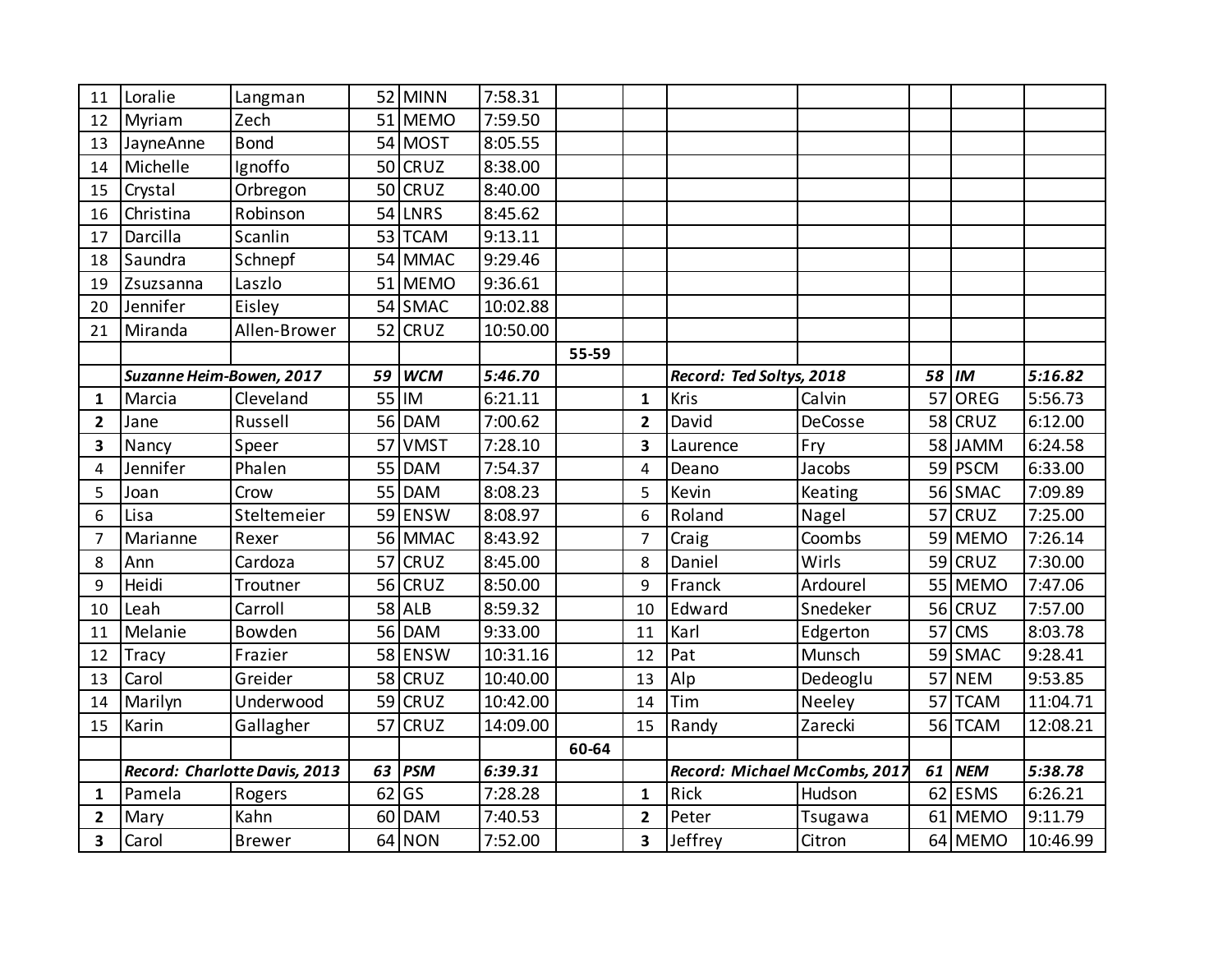| 4              | Cheryl    | Gettelfinger                 |    | 62 INDY     | 7:55.16  |       | 4              | RIchard                      | Risso        |    | 60 CRUZ     | 11:05.00 |
|----------------|-----------|------------------------------|----|-------------|----------|-------|----------------|------------------------------|--------------|----|-------------|----------|
| 5              | Patricia  | Saint Aubin                  |    | 61 NEM      | 8:11.02  |       | 5              | Grant                        | Kerr         |    | 62 SMAC     | 17:34.10 |
| 6              | Joanne    | Wainwright                   |    | 64 NCMS     | 8:13.45  |       | 6              | David                        | <b>Bauer</b> |    | 64 MEMO     | 59:59.99 |
| $\overline{7}$ | Susan     | Lanphere Watt                |    | 60 MMAC     | 8:21.24  |       |                |                              |              |    |             |          |
| 8              | Martha    | Seaver                       |    | 64 CRUZ     | 8:32.00  |       |                |                              |              |    |             |          |
| 9              | Susan     | Haufler                      |    | 62 MEMO     | 8:32.33  |       |                |                              |              |    |             |          |
| 10             | Dianne    | Cobb                         |    | 64 VMST     | 9:04.48  |       |                |                              |              |    |             |          |
| 11             | Deanna    | Johnson                      |    | 63 DAM      | 9:20.00  |       |                |                              |              |    |             |          |
| 12             | Lauren    | Hyde                         |    | 60 BRGH     | 9:22.30  |       |                |                              |              |    |             |          |
| 13             | Paula     | Fuller                       | 62 | <b>CRUZ</b> | 9:30.00  |       |                |                              |              |    |             |          |
| 14             | Denise    | Lai                          |    | 63 MEMO     | 9:41.28  |       |                |                              |              |    |             |          |
| 15             | Katherine | Mehler                       |    | $62$ ALB    | 10:20.00 |       |                |                              |              |    |             |          |
| 16             | Cynthia   | Grafton                      |    | 62 DAM      | 10:28.00 |       |                |                              |              |    |             |          |
| 17             | Yuko      | Hook                         |    | 63 CRUZ     | 11:01.00 |       |                |                              |              |    |             |          |
| 18             | Candy     | Habich                       |    | 63 KAC      | 11:04.00 |       |                |                              |              |    |             |          |
| 19             | Janet     | Mack                         |    | $63$ ALB    | 13:14.99 |       |                |                              |              |    |             |          |
| 20             | Martha    | O'Malley                     |    | $63$ CRUZ   | 17:09.00 |       |                |                              |              |    |             |          |
|                |           |                              |    |             |          |       |                |                              |              |    |             |          |
|                |           |                              |    |             |          | 65-69 |                |                              |              |    |             |          |
|                |           | Record: Daniela Barnea, 2013 |    | 69 STAN     | 6:52.85  |       |                | Record: Alek Shestakov, 2016 |              | 67 | <b>OAK</b>  | 6:12.50  |
| 1              | Penny     | <b>Noyes</b>                 |    | 65 SKY      | 6:40.10  |       | $\mathbf{1}$   | Stephen                      | <b>Baker</b> |    | 65 NSMS     | 7:31.52  |
| 2              | Jeanna    | <b>Summers</b>               | 65 | OREG        | 7:17.06  |       | $\overline{2}$ | Stephen                      | Small        |    | 67 MEMO     | 7:35.31  |
| 3              | Mary      | Welsh                        |    | 66 TCAM     | 7:59.05  |       | 3              | Gary                         | Johnson      | 68 | <b>TCAM</b> | 9:36.30  |
| 4              | Wendy     | Bernal                       |    | $65$ CRUZ   | 8:23.00  |       | $\overline{4}$ | Gregory                      | Stoner       | 67 | <b>DAM</b>  | 9:39.01  |
| 5              | Claudia   | Coke                         |    | 65 OREG     | 8:33.84  |       | 5              | Paul                         | Lockwood     |    | $66$ CRUZ   | 10:09.00 |
| 6              | Barbara   | <b>Boslego</b>               |    | 68 VMST     | 8:44.32  |       | 6              | Ken                          | Wagman       | 65 | <b>CRUZ</b> | 10:52.00 |
| 7              | Kathy     | Gill                         | 65 | <b>DAM</b>  | 8:47.43  |       | $\overline{7}$ | Kermit                       | Yensen       | 66 | OREG        | 10:54.05 |
| 8              | Molly     | Singer                       |    | 65 MEMO     | 9:41.34  |       | 8              | William                      | Wheeler      |    | 69 DAM      | 12:34.10 |
| 9              | Sally     | Dunn                         | 67 | <b>TCAM</b> | 9:44.75  |       | 9              | Mike                         | Snyder       | 67 | <b>CRUZ</b> | 17:38.00 |
| 10             | Katy      | Lantz                        |    | 66 DAM      | 10:06.00 |       |                |                              |              |    |             |          |
| 11             | Susan     | Coale                        |    | 65 CRUZ     | 10:17.00 |       |                |                              |              |    |             |          |
| 12             | Linda     | Locklin                      |    | 65 CRUZ     | 10:33.00 |       |                |                              |              |    |             |          |
| 13             | Cynthia   | Gordon-Giese                 |    | $65$ CRUZ   | 10:34.00 |       |                |                              |              |    |             |          |